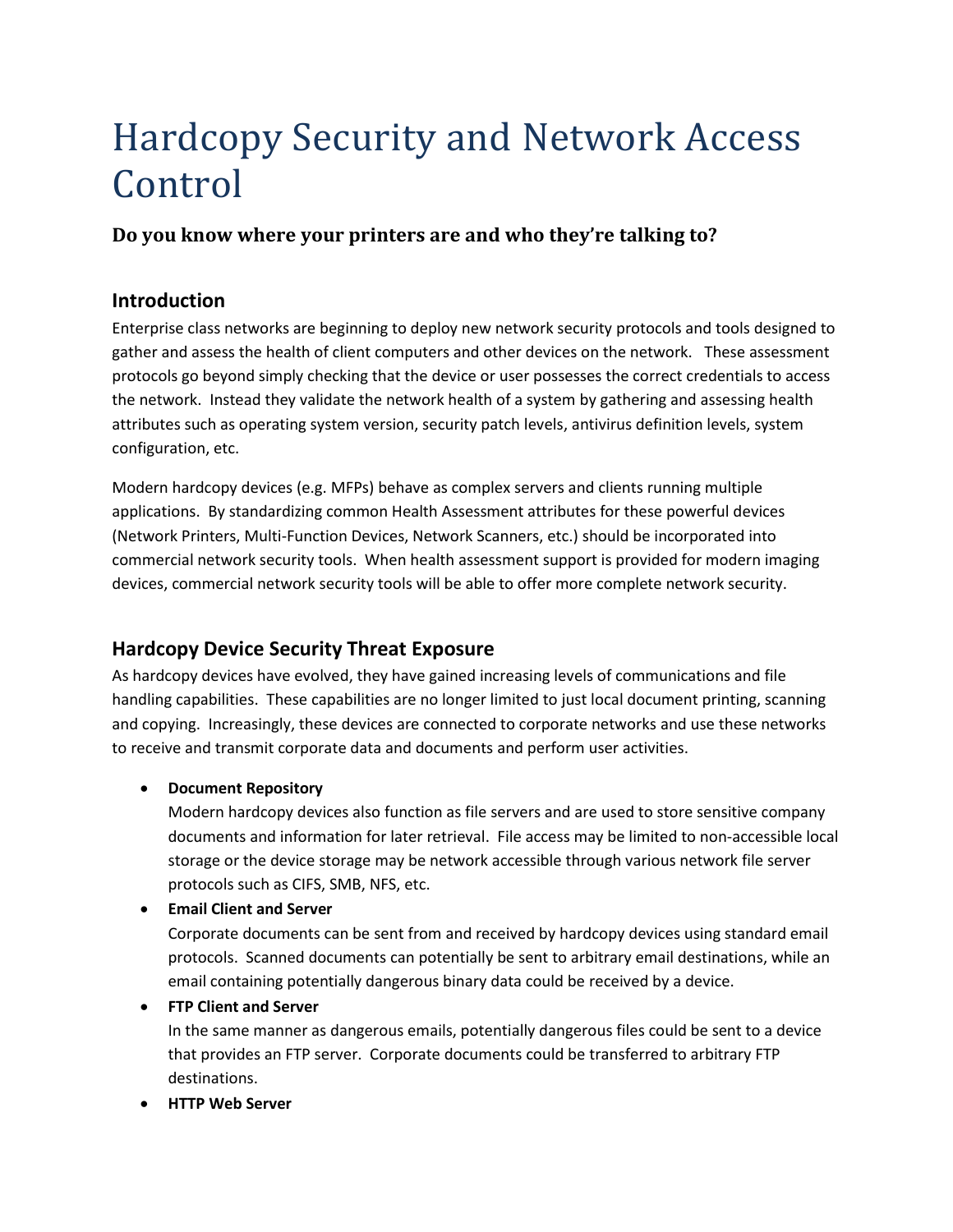Many hardcopy devices provide an embedded HTTP Web Server to allow remote configuration of the device and transfer of files. If unprotected, this capability could expose the device to a potentially insecure reconfiguration. Since some devices allow the transfer of documents through the web server potentially dangerous files could be transferred out of the corporate network.

#### **HTTP Web Browser**

In addition to file and document server functionality, hardcopy devices can include web browsers to allow user to access local and remote web sites and services. Web access can used to send documents outside a corporate network and to retrieve documents from outside the corporate network.

#### **Fax Modem**

The fax modem provided by some hardcopy devices also presents a potentially insecure method of transmitting documents into and out of the corporate environment.

#### **User Authentication**

The enabling of user login and accounting information means that hardcopy devices now have access to corporate authentication services such as Active Directory and LDAP servers.

## **Downloadable Applications**

Some advanced hardcopy devices provide a mechanism for user and system applications to be downloaded and executed on the device. Each of these applications presents a potential security threat to the system and network. Some method of monitoring and restricting the use of these applications is necessary.

As a result of this increased functionality the level of potential susceptibility of modern hardcopy devices to security threats and network attacks has greatly increased. It is no longer possible for network and security administrators to assume that a typical hardcopy device is a safe, localized stand-alone device that does not warrant excessive concern. Rather, these devices are just as capable of providing remote data transmission and the resulting exposure to threats as a user's desktop system or a corporate server.

## **Network Access Control**

Network Access Control (NAC) protocols and systems provide a method for restricting network access to systems and devices, based on a set of health criteria, such as OS version, anti-virus status, application support, patch level, etc. Based on the values of these criteria, a system or device may be restricted to a non-trusted network zone, pending resolution of problems.

Health assessment can be a distinct process to validate systems, or it may be as an integral function of network asset management. It may be handled by network hardware such as an access point or switch, or it may be a function of a general system management tool such as in the Microsoft System Center product line.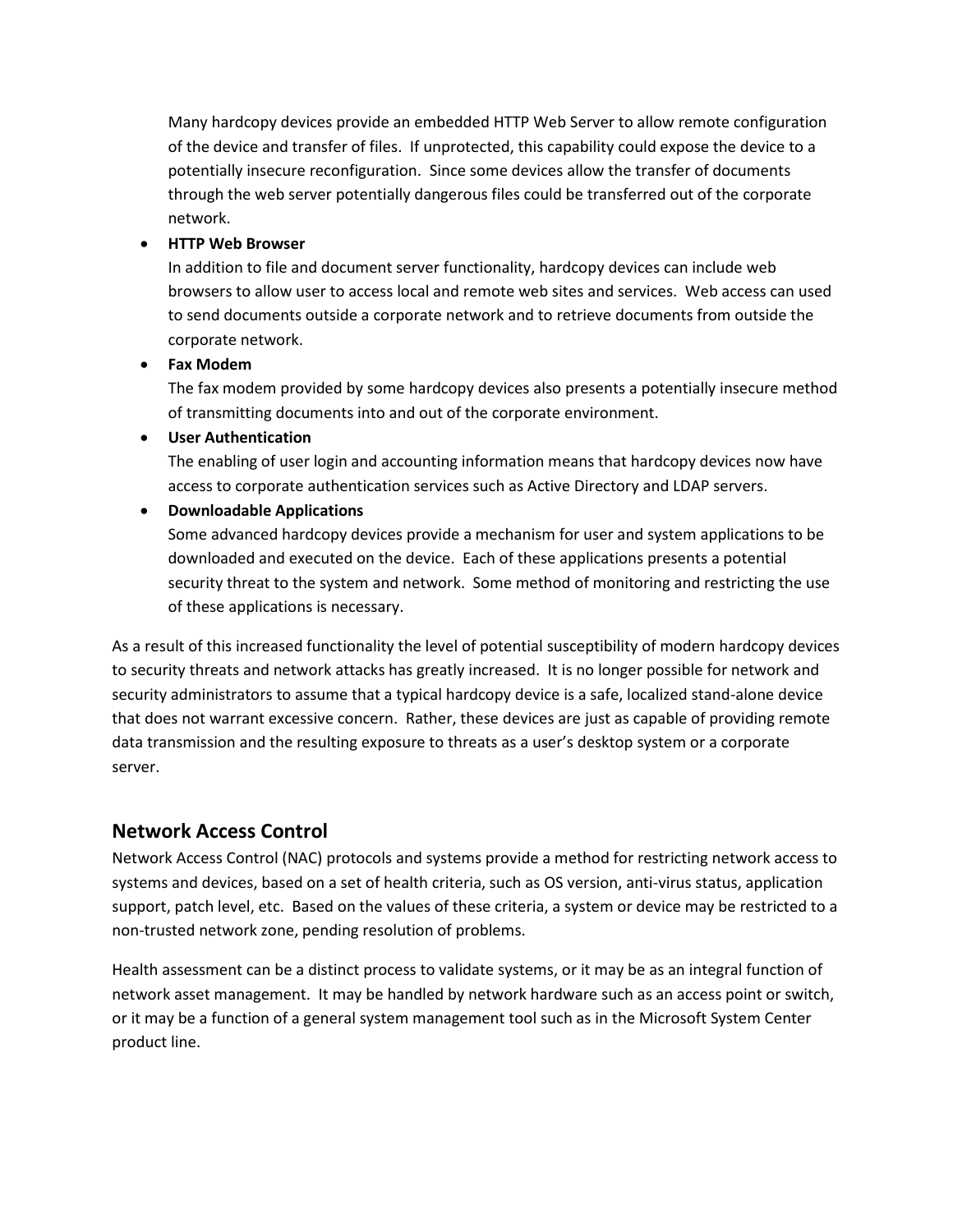Regardless of how the assent is performed, non-assessable devices such as MFPs and Printers typically must be manually excluded from the health assessment and asset management process, relegated then as unmanageable devices.

The basic operation involved with evaluating a system or device for admission to a network are:

#### **Assessment**

A system or device is first assessed to determine if it is safe to be allowed on the network. This assessment is performed by evaluating a set of factors referred to as Health Assessment Attributes. Health Assessment Attributes used to determine the safeness or health of a system or divide may vary from site to site, but include such information as OS or firmware version, OS patch level, status of anti-virus software, etc. If a system or device is determined to be healthy, it is allowed onto the secure or non-quarantined portion of a network. If a system is determined to be unhealthy, or cannot be assessed by the tool, it will be quarantined from the network.

**Quarantine**

If a system or device is determined to be un-healthy, it is quarantined from the rest of the network. A quarantined system may be logically removed from the network (e.g. not given a DHCP-assigned IP address or a security certificate) or may be restricted to a quarantine area (subnet) of the network

**•** Remediation

Is most NAC systems, provision can be made for a quarantined system to be made healthy through a process of health remediation. This process may involve such steps as automatically applying a series of OS or anti-virus updates and patches. Once a quarantined device has been through the remediation process, is reassessed and, if found to be health, allowed onto the network.

The major Network Access protocols include:

## **Microsoft Network Access Protection (MS NAP)**

Defined by Microsoft, Network Access Protection is the protocol used by Microsoft management tools such as System Center Configuration Manager and the Forefront family of security products, as well as tools from vendors such as Symantec. The primary orientation of NAP is to assess the health of Windows desktop and server system Operating systems and provide a measure of automatic correction of unhealthy systems through a health remediation process. Microsoft ships NAP client functionality in the Windows Vista, Windows 7 and Server 2008/2008R2 operating systems. Other vendors provide NAP support for other Operating Systems and devices.

## **Trusted Computing Group's Trusted Network Connect (TCG TNC)**

Trusted Network Connect is an open standard for providing Network Access Control for a variety of clients and security tools from multiple vendors such as Juniper Network, IBM, SUN, Symantec, etc.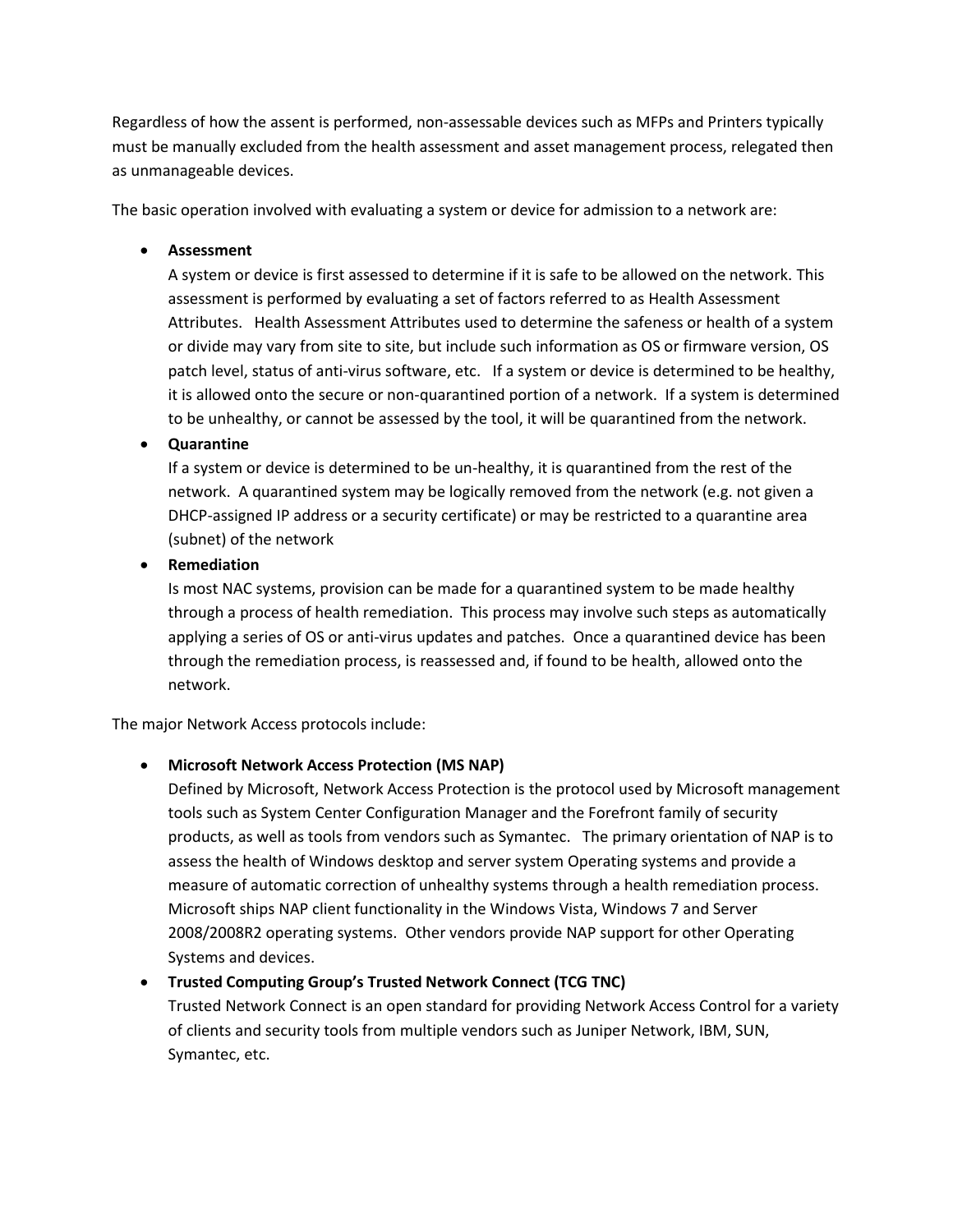# **Hardcopy device assessment**

Currently, it is not possible for a network or system administrator to detect or monitor all of the hardcopy devices that reside on the network, nor automatically determine whether they present potential security threats. While it is possible to monitor and validate devices on an individual basis, having hardcopy devices incorporated within an organization's network security tools can provide immense benefits to the network and system administrator. If a network access tool is used to perform asset management tasks such as validation and mapping all devices inserted on a secure network, it is currently not possible for hardcopy devices to be detected and displayed in a secure asset map.

To facilitate a unified approach to ensuring the network health of a hardcopy device, the PWG has defined a set of Health Assessment Attributes designed to enable device security assessment. By incorporating support for these Health Attributes in their security tools, a security vender can provide tools that present a more complete picture of network and device security. By using the security tools that provide hardcopy device support, a company can monitor and assess the hardcopy devices on their network in the same manner as they assess their user systems and servers. The level of this assessment may range from locating and identifying devices on the network to actively assessing the threat level of a device, and either remediating potential issues or isolating the device from the corporate network, thus eliminating the potential security threat.

To help incorporate the PWG Health Assessment standards with existing NAC protocols, the PWG has modeled the PWG Hard Copy Device Health Attributes to align with the existing models used for PCs and other systems, yet still allow for the evaluation of the unique security issues of hardcopy devices. The PWG Health attributes can be divided into two areas of information: Attributes for Asset Management and Health Assessment Attributes. In this manner, it may be possible to provide partial assement and management of hardcopy devices without a security vendor being required to update existing tools. Of course, for a hardcopy device to participate fully in the network assessment process, security tools will need to be updated to recognize and support the PWG Health Attributes

Attributes mainly useful for Asset Management include:

- Machine Type and Model
- Vendor Name

The areas that the PWG has identified as potential security and health factors include:

- Device Firmware version and patch level
- Device Firewall settings
- Device Admin password settings
- System Applications enabled on the device
- User Applications enabled on the device
- Configuration settings (configuration change)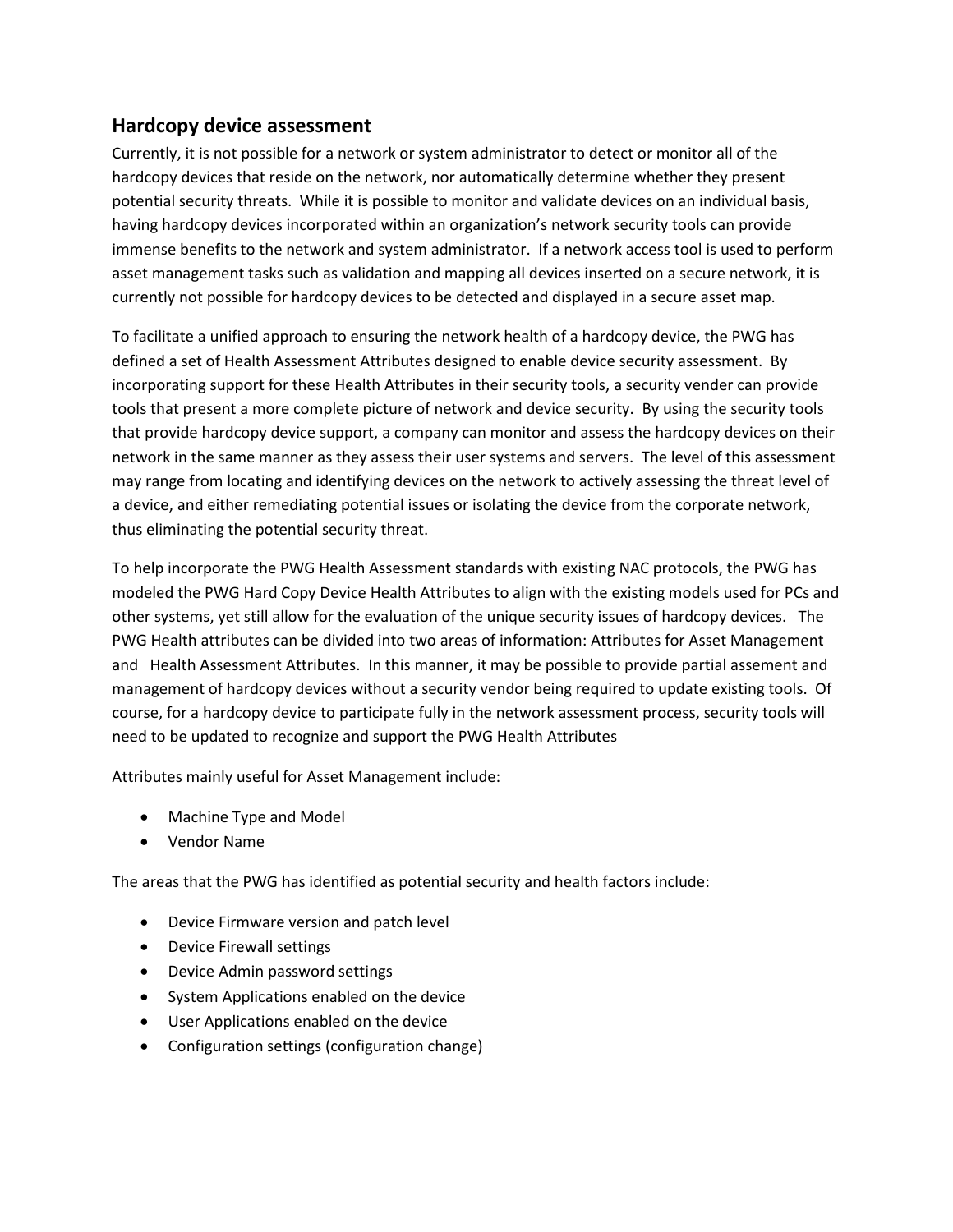# **Hardcopy Device Registration**

# **Hardcopy Device Remediation**

Performing proper Health assessment and potential quarantining of hardcopy devices is useful in assuring that a potentially dangerous device is not allowed on a network. However, once a device has been quarantined, it must be attended to in order to make it healthy and accessible for use. Unless a quarantined device can participate in an automatic remediation process, it must be examined by an administrator or service technician and any corrections applied manually. This can be an expensive process, particularly for hardcopy devices where the examination and correction process may involve a trip to a client site by a service technician.

For this reason, the PWG is defining specifications for providing automatic correction of hardcopy health issues, regardless of device vendor, where possible. While it is not possible to automatically repair all health problems, it may be that's a system can be automatically configured enough to able to function on the network in a safe manner.

Some of the areas where vendor agnostic automatic remediation of hardcopy devices is possible include:

- Device Firewall settings
- Device port forwarding
- System Applications enabled on the device
- User Applications enabled on the device
- Fax control
- Firmware version (limited updating capability)